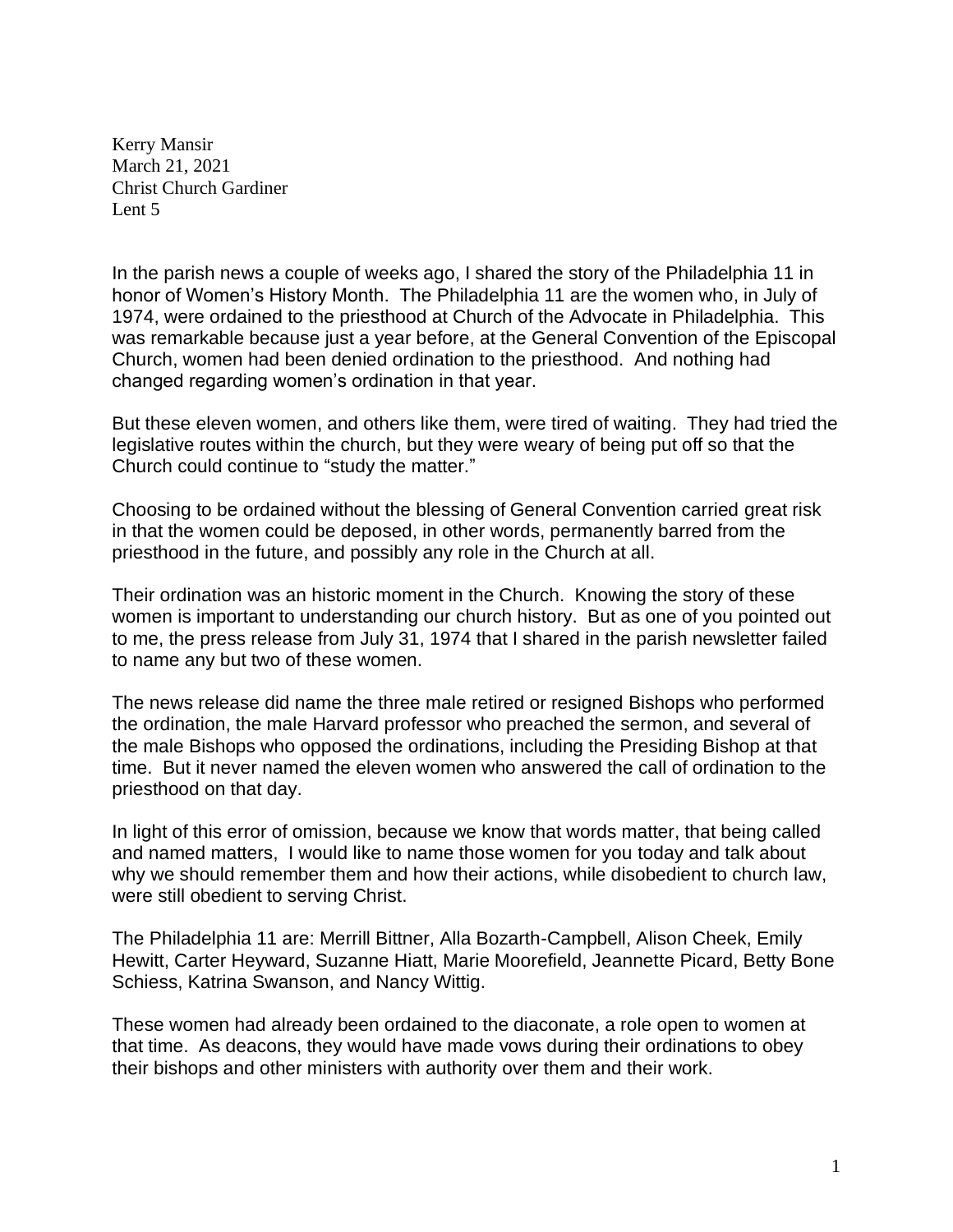So how did they decide that the faithful thing for them to do was to disobey their bishops and those with authority over them by being ordained to the priesthood? Obedience can be a tricky thing, right? Where do truth and what is right play into our responsibilities to those who have authority over us? When is *civil disobedience* the right answer?

Jesus knew something about this. He constantly defied the Jewish leadership with his words and actions. But he believed that truth was on his side. He believed that the truth he shared would liberate people. But he was not always understood. And he often made the Jewish leadership feel threatened.

Today's Gospel takes us to Jerusalem, just days before the crucifixion of Jesus. The crowds gathered around him did not fully understand his preaching, but they were fascinated and hopeful and wanted to know more. Even the Greeks, or those who were not Jewish, were attracted to this message of Jesus who preached salvation for the whole world.

In that mysterious way that Jesus had, he told those who came to hear him that they would have to be born again, born from above, and that they would need to lose their lives in order to gain eternal life. In other words, they were going to have to decide what in their lives was worth living for and dying for. Two thousand years later, Christ's followers are still trying to figure out what we are willing to live and die for, at least metaphorically.

Alison Cheek, one of the Philadelphia 11, wondered about this question of what is worth living and dying for when she got the call from Nancy Wittig who was helping to coordinate the ordinations in Philadelphia. She said in an interview asking about her decision to join the group of eleven,

"It seemed a bit dramatic, but I think the metaphors of life and death were a recognition that I must die to much of what I clung to and loved if I were to live out the values I believed in most radically and deeply. I had a choice, but I knew that if I chose not to go to Philadelphia my integrity would not be intact." In other words, living out her Gospel values led her to that act of civil disobedience toward church authorities.

Carter Heyward, another of the eleven, insisted at Cheek's memorial service that the ordinations had never been simply about themselves and what they wanted. The women had always believed that their ordinations were a stand for the marginalized everywhere. That they were not, even at first, in Heyward's words, "about the ordination of a few privileged white women to the priesthood of an historically privileged white church. The Philadelphia ordination was a wake-up call to the church to get moving and do what Jesus of Nazareth did: stand with the marginalized, advocate for those left out, speak up for those without voice, accompany those seeking liberation from injustice, and embody courage in the face of cruelty, lies, bullying or violence." In other words Heyward said, "to shake some sense into the church."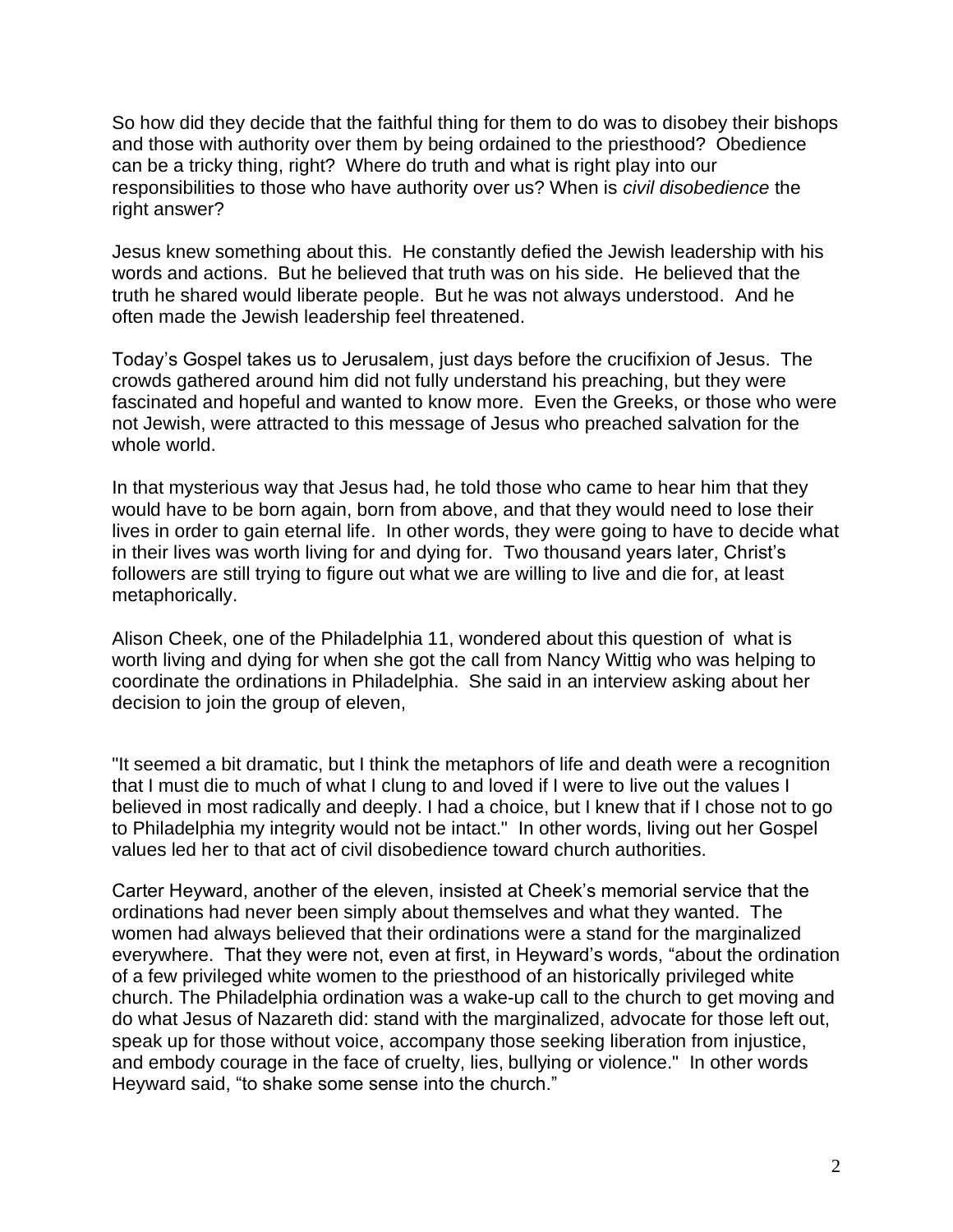The ordinations of these eleven women did shake up the church. And it forced the Church to choose the values that it was willing to live and die for. Episcopal leadership in our country reacted in a variety of ways—some were supportive, but many were critical and even angry. Even after the General Convention voted to change the canons of the church so that the ordination of women was allowed, the road was not easy for women in the priesthood. Entire dioceses refused to ordain women. This continued discomfort with women as priests, made it difficult for those ordained to find jobs in parish ministry. Many of the Bishops of the Philadelphia 11 refused to help find them work. A few of those women first ordained left the church out of frustration.

Nevertheless, the courage of these women broke upon the church. Not overnight, but in a way that is continuing to change us, forcing us to look at who is being marginalized and left out of our communities.

Jesus calls us to repent of our sin—our selfishness, our way of living as if we are the center of the world instead of God. But it does not mean that we should become doormats. It does not mean that our desire to live fully into what God dreams for us is a selfish desire.

The Philadelphia 11 were not being selfish by forcing the Church to face its discrimination against them. They were not being selfish in their civil disobedience against the authorities over them. Their persistence to live out their dreams of doing God's work as priests made possible the dreams of other women and others in the church who were marginalized. In our Presiding Bishop's newest book, *Love is the Way,* Curry speaks of the importance of dreams. He writes "Dreams are love's visions—the boundless faith that the world can be remade to look more like what God hopes for his creation."

The dreams of these women were love's visions. They believed that the Church could be remade to look more like what God hoped for us. And that dream for the church has continued and is being lived out today in the work to affirm the full inclusion of LGBTQ+ people in all sacraments and all levels of leadership. That dream of full inclusion was set in motion when the Philadelphia 11 risked civil disobedience, and the possibility of losing so much, in order to force church leadership to do what was right.

In light of their dreams and their struggles, what dreams do we have for our world so that it can be remade to look more like what God hopes for us and creation? What might we have to risk or even lose to make those dreams come true?

In the words of our Gospel Hymn this morning, "So daily dying to the way of self, so daily living in your way of love, we walk the road, Lord Jesus, that you trod."

Our Gospel challenge is to die to our selves so that we might walk in the way of love. But in doing that, we are always walking the road that Jesus has already trod. Amen.